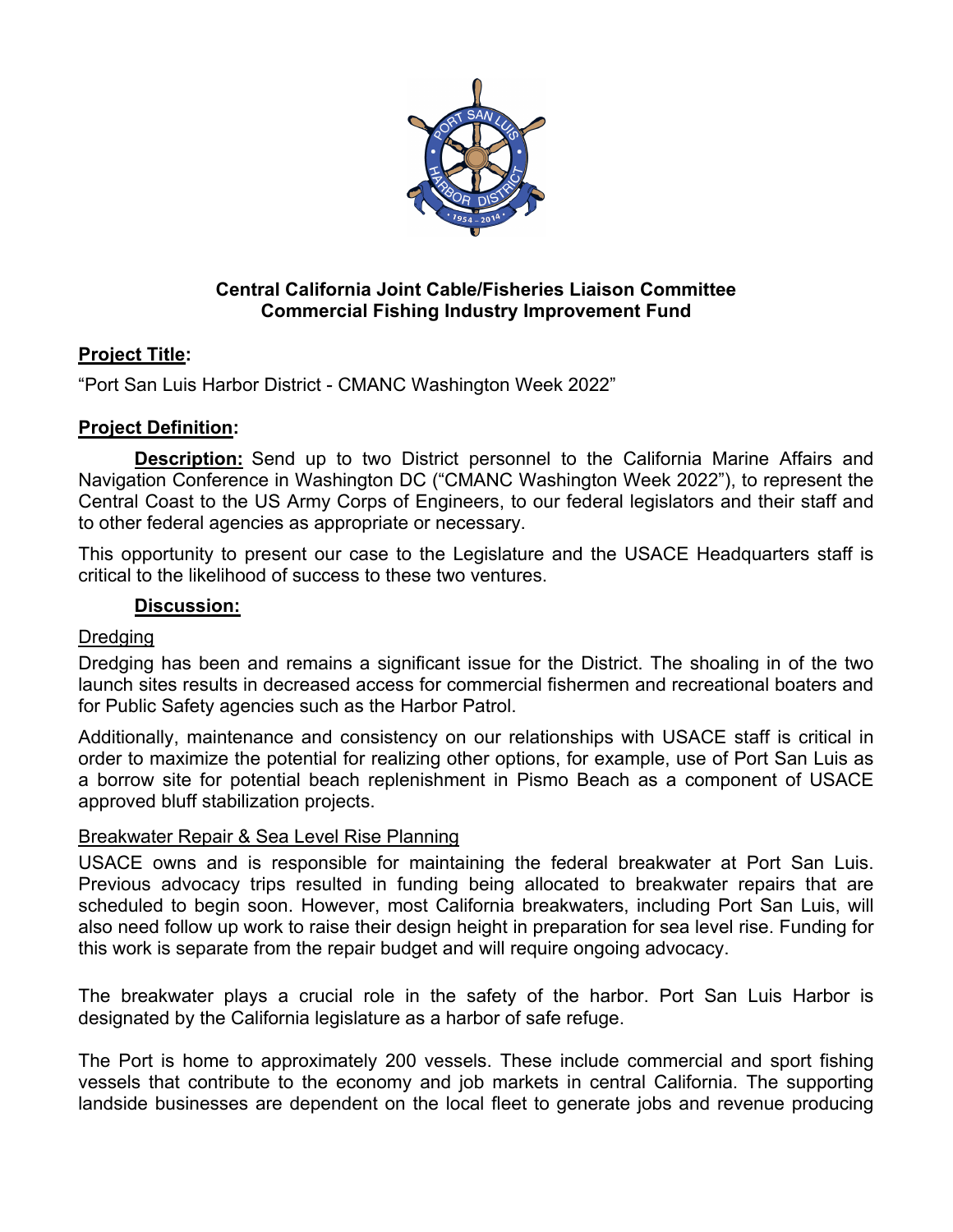goods and services - including vessel haul-out and repair facilities, fueling stations, seafood buying stations, and ancillary services.

Pressing the case for ongoing maintenance and improvements to the breakwater is crucial.

### Other:

While in Washington, your harbor representatives will seek opportunities to influence decision makers, both staff and elected, in areas related to regional sediment management, marine sanctuaries, U.S. Coast Guard (both regulatory and for fishermen and assistance for public safety), fisheries, harbor infrastructure and security.

Separately from this annual legislative visit, the District attends two other CMANC meetings in California, and retains the services of a legislative advocate in Washington, to enhance and multiply the benefits of our association with CMANC. As a current CMANC officer, the Harbor Director also attends a separate trip to Washington for small-group meetings, and takes advantage of opportunities throughout the year to meet with decision makers.

### **Project Cost: \$**8,000; see detail below

#### **Project Duration:** 6 days

**Project Staff:** Two District personnel will attend the conference in Washington DC and represent the Central Coast and Port San Luis to the USACE Headquarters Staff and the Legislature. If selected to represent the District, Commissioner Brandy is a Director of CMANC, and in his time on the Harbor Commission has developed strong relationships with USACE staff, amongst others. Harbor Director Suzy Watkins currently serves as the Statewide Chair for CMANC and is responsible for leading key Washington meetings on behalf of all California ports and harbors.

**Deliverables:** This opportunity to present our case to our congressional representatives, the USACE Headquarters Staff and other federal agencies is critical to the likelihood of success on many fronts. On return to Port San Luis, the District will prepare and deliver a comprehensive report on the activities, meetings and any outcomes of the trip.

**Financial Benefits:** Direct and measurable financial benefits from this sort of lobbying and legislative activity are difficult to measure.Constancy and consistency are key to the success of these efforts. The cost to the local fishing community of a failure of the breakwater is great; the benefits of federal dredging or a voice in the development of Marine Sanctuaries Act legislation, or receipt of major grant funds for travel hoist pier extension are very significant.

**Secondary Benefits:** All patrons of the port will benefit secondarily from success in any of our federal initiatives.

# **Project Plan**

The CMANC agenda for Washington Week 2022 is not published yet. In previous years, your representatives arrived early to participate in various meetings specific to the needs of Port San Luis, and as arranged by the Port's legislative advocate, Julie Minerva. As CMANC meetings typically occur Monday through Wednesday, District personnel will remain after the meetings, for the same purpose.